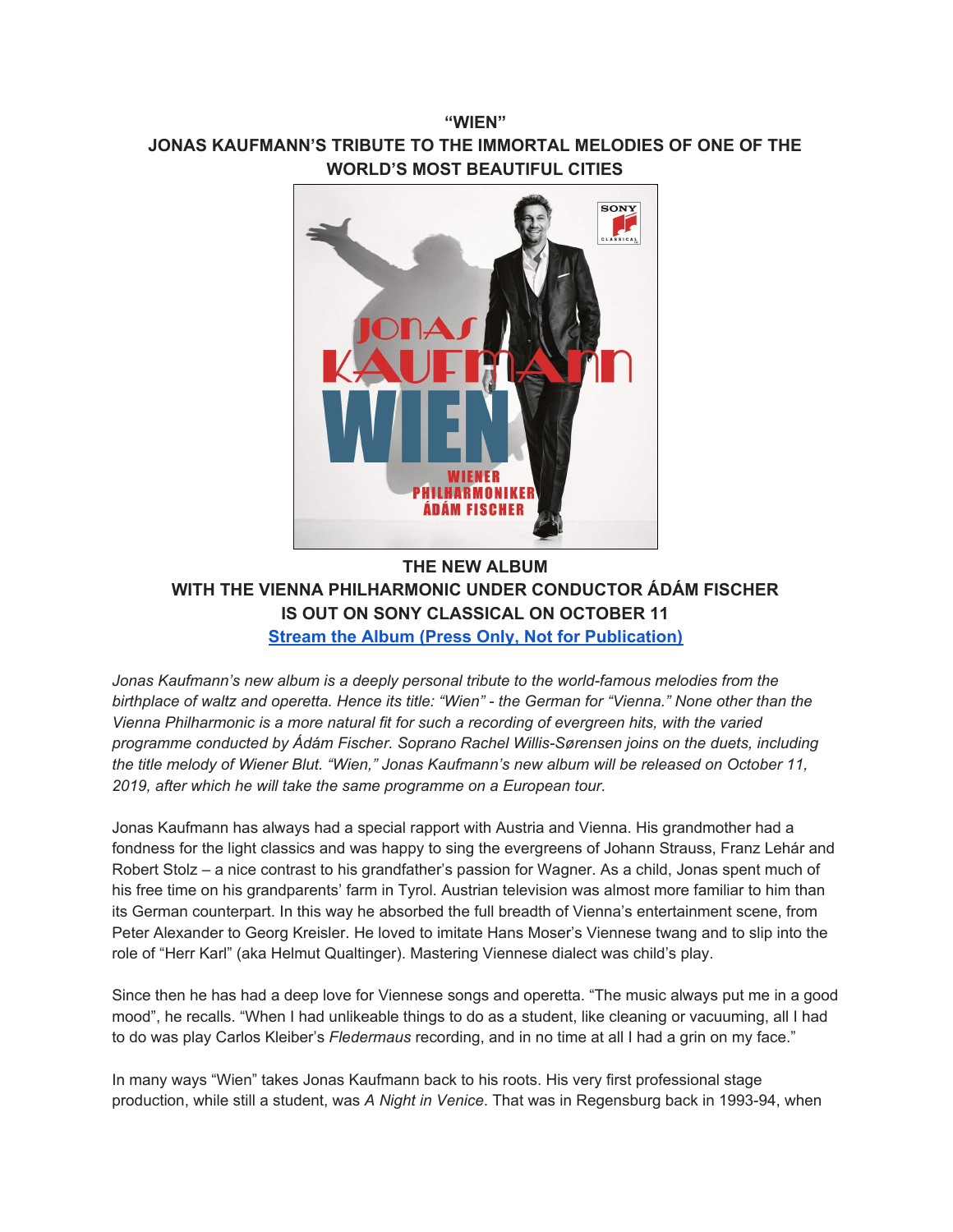he sang Caramello more than 30 times. All the more reason to feature the tenor highlights of this Johann Strauss operetta on "Wien," along with duets from *Die Fledermaus*, *Wiener Blut* and Lehár's *Merry Widow*. As in his concertante *Fledermaus* performance at last year's Dresden New Year's Eve Gala, his superb partner in the duets is Rachel Willis-Sørensen.

In addition to Kaufmann's premiere recordings of Johann Strauss favourites, the new album contains a wide selection of Viennese songs, ranging from Robert Stolz ("Im Prater blüh'n wieder die Bäume") to Peter Kreuder ("Sag beim Abschied leise Servus") and Hermann Leopoldi ("In einem kleinen Café in Hernals") all the way to Georg Kreisler's "Der Tod, das muss ein Wiener sein." Nor can any Vienna album fail to include the city's unofficial anthem, Rudolf Sieczyński's "Wien, du Stadt meiner Träume," better known all over the world as "Wien, Wien, nur du allein."

And what orchestra is better suited to record these musical gems than the Vienna Philharmonic? This was obvious from the first note of the recording session in Vienna. When the musicians, conducted by Ádám Fischer, played the opening bars, a smile immediately spread across the face – and in the heart – of everyone present.

Jonas Kaufmann will present his new album at a concert in Vienna's Konzerthaus on October 14, with soprano Rachel Willis-Sørensen again at his side. In January 2020 he will take the programme on tour to Munich, Budapest, Stuttgart, Berlin, Nuremberg, Paris, Hamburg, Brussels, Dusseldorf, Lucerne and Baden-Baden, under the title "My Vienna."

On October 11 "Wien" will be released on Sony Classical in deluxe, CD, vinyl and all digital formats.

## **WIEN REPERTOIRE**

Johann Strauss EINE NACHT IN VENEDIG **Sei mir gegrüßt, du holdes Venezia Komm in die Gondel Lagungenwalzer (Ach, wie so herrlich zu schau'n)**

Johann Strauss DIE FLEDERMAUS **Uhrenduett** \*

Johann Strauss WIENER BLUT **Wiener Blut**\*

Franz Léhar DIE LUSTIGE WITWE **Lippen schweigen**\*

Emerich Kálmán DIE ZIRKUSPRINZESSIN **Zwei Märchenaugen**